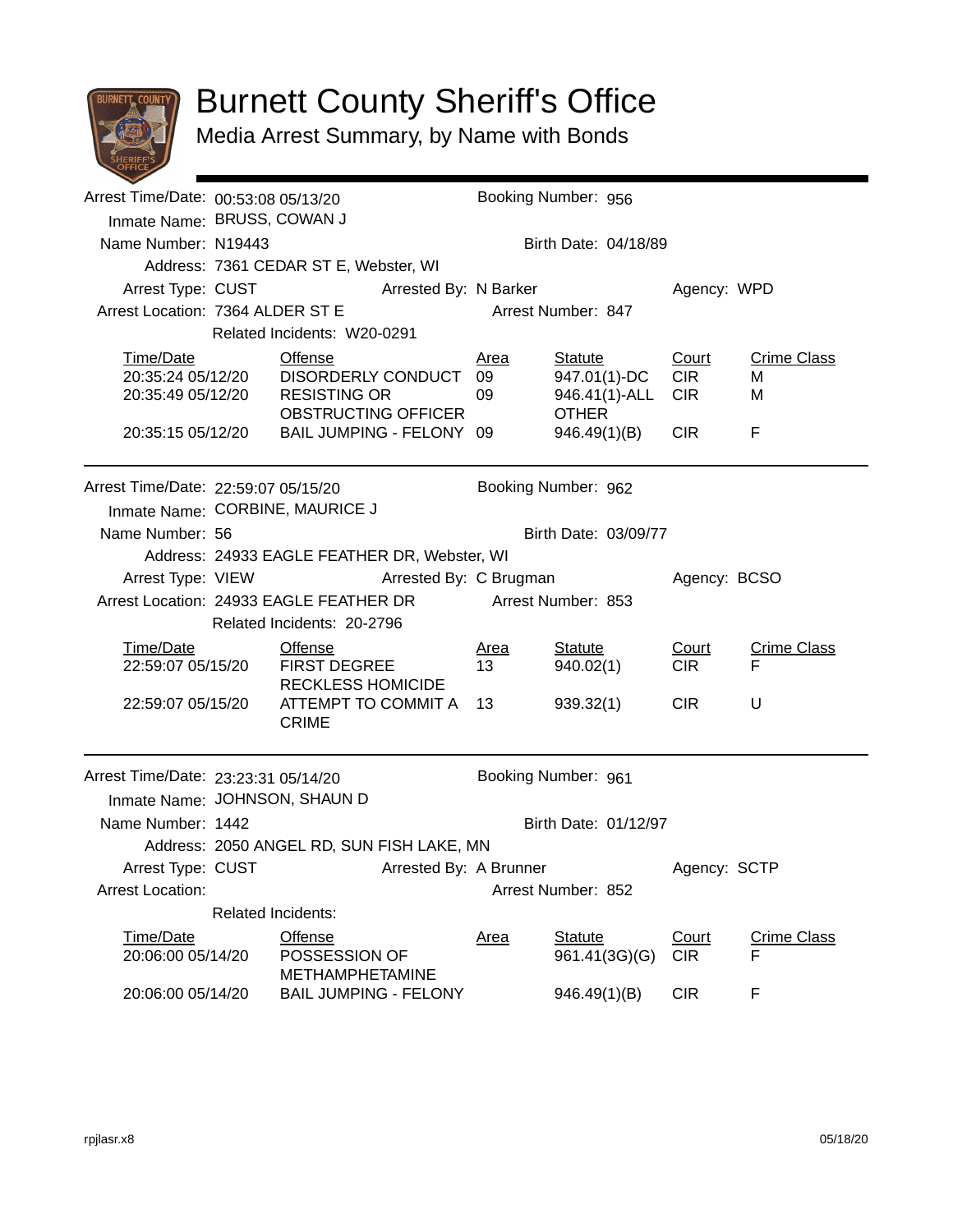| Arrest Time/Date: 12:40:18 05/11/20 |                       |                                                        |  | Booking Number: 951    |                                 |                     |                         |  |
|-------------------------------------|-----------------------|--------------------------------------------------------|--|------------------------|---------------------------------|---------------------|-------------------------|--|
|                                     |                       | Inmate Name: KOWARSCH, SARAH E                         |  |                        |                                 |                     |                         |  |
| Name Number: 1571                   |                       |                                                        |  |                        | Birth Date: 10/24/91            |                     |                         |  |
|                                     |                       | Address: 7860 AIRPORT RD, Webster, WI                  |  |                        |                                 |                     |                         |  |
| Arrest Type: CUST                   | Arrested By: C Vought |                                                        |  |                        |                                 | Agency: BCSO        |                         |  |
| Arrest Location: 1302 COUNTY RD A   |                       |                                                        |  | Arrest Number: 844     |                                 |                     |                         |  |
|                                     |                       | Related Incidents: 20-2692                             |  |                        |                                 |                     |                         |  |
| Time/Date                           |                       | <b>Offense</b>                                         |  | <u>Area</u>            | <b>Statute</b>                  | Court               | <b>Crime Class</b>      |  |
| 12:40:18 05/11/20                   |                       | POSSESSION OF<br><b>METHAMPHETAMINE</b>                |  | 12 <sup>2</sup>        | 961.41(3G)(G)                   | <b>CIR</b>          | F                       |  |
| 12:40:18 05/11/20                   |                       | POSSESSION OF DRUG<br>PARAPHERNALIA                    |  | 12                     | 961.573(1)                      | <b>CIR</b>          | м                       |  |
| 12:40:18 05/11/20                   |                       | POSSESSION OF THC                                      |  | 12                     | 961.41(3G)(E)                   | <b>CIR</b>          | F                       |  |
| Arrest Time/Date: 22:47:06 05/14/20 |                       |                                                        |  |                        | Booking Number: 960             |                     |                         |  |
|                                     |                       | Inmate Name: KOWARSCH, SARAH E                         |  |                        |                                 |                     |                         |  |
| Name Number: 1571                   |                       |                                                        |  |                        | Birth Date: 10/24/91            |                     |                         |  |
|                                     |                       | Address: 7860 AIRPORT RD, Webster, WI                  |  |                        |                                 |                     |                         |  |
| Arrest Type: CUST                   |                       |                                                        |  | Arrested By: A Brunner |                                 | Agency: SCTP        |                         |  |
| <b>Arrest Location:</b>             |                       |                                                        |  | Arrest Number: 851     |                                 |                     |                         |  |
|                                     | Related Incidents:    |                                                        |  |                        |                                 |                     |                         |  |
| Time/Date<br>00:00:00 05/14/20      |                       | <b>Offense</b><br>POSSESSION OF                        |  | <b>Area</b>            | <b>Statute</b><br>961.41(3G)(G) | Court<br><b>CIR</b> | <b>Crime Class</b><br>F |  |
| 20:18:00 05/15/20                   |                       | <b>METHAMPHETAMINE</b><br><b>BAIL JUMPING - FELONY</b> |  |                        | 946.49(1)(B)                    | <b>CIR</b>          | F                       |  |
| Arrest Time/Date: 01:27:24 05/13/20 |                       |                                                        |  |                        | Booking Number: 957             |                     |                         |  |
| Inmate Name: LANNING, TROY A        |                       |                                                        |  |                        |                                 |                     |                         |  |
| Name Number: N6243                  |                       |                                                        |  | Birth Date: 09/24/67   |                                 |                     |                         |  |
|                                     |                       | Address: 7681 CAPES ST, Siren, WI                      |  |                        |                                 |                     |                         |  |
| Arrest Type: CUST                   |                       | Arrested By: TK Thiex                                  |  |                        |                                 | Agency: SPD         |                         |  |
| Arrest Location: 7681 CAPES ST      |                       |                                                        |  | Arrest Number: 848     |                                 |                     |                         |  |
|                                     |                       | Related Incidents: S20-188                             |  |                        |                                 |                     |                         |  |
| Time/Date                           |                       | Offense                                                |  | Area                   | <b>Statute</b>                  | Court               | <b>Crime Class</b>      |  |
| 13:40:15 05/12/20                   |                       | MANUFACTURE/DELIVER 15<br>AMPHETAMINE >10<50G          |  |                        | 961.41(1)(E)3                   | <b>CIR</b>          | F                       |  |
| 13:40:36 05/12/20                   |                       | POSSESSION OF DRUG<br><b>PARAPHERNALIA</b>             |  | 15                     | 961.573(1)                      | <b>CIR</b>          | M                       |  |
| 13:40:50 05/12/20                   |                       | <b>MAINTAIN DRUG TRAFFIC 15</b><br><b>PLACE</b>        |  |                        | 961.42(1)                       | <b>CIR</b>          | F                       |  |
| 13:40:10 05/12/20                   |                       | MANUFACTURE/DELIVER 15<br>AMPHETAMINE = < 3G           |  |                        | 961.41(1)(E)1                   | <b>CIR</b>          | F                       |  |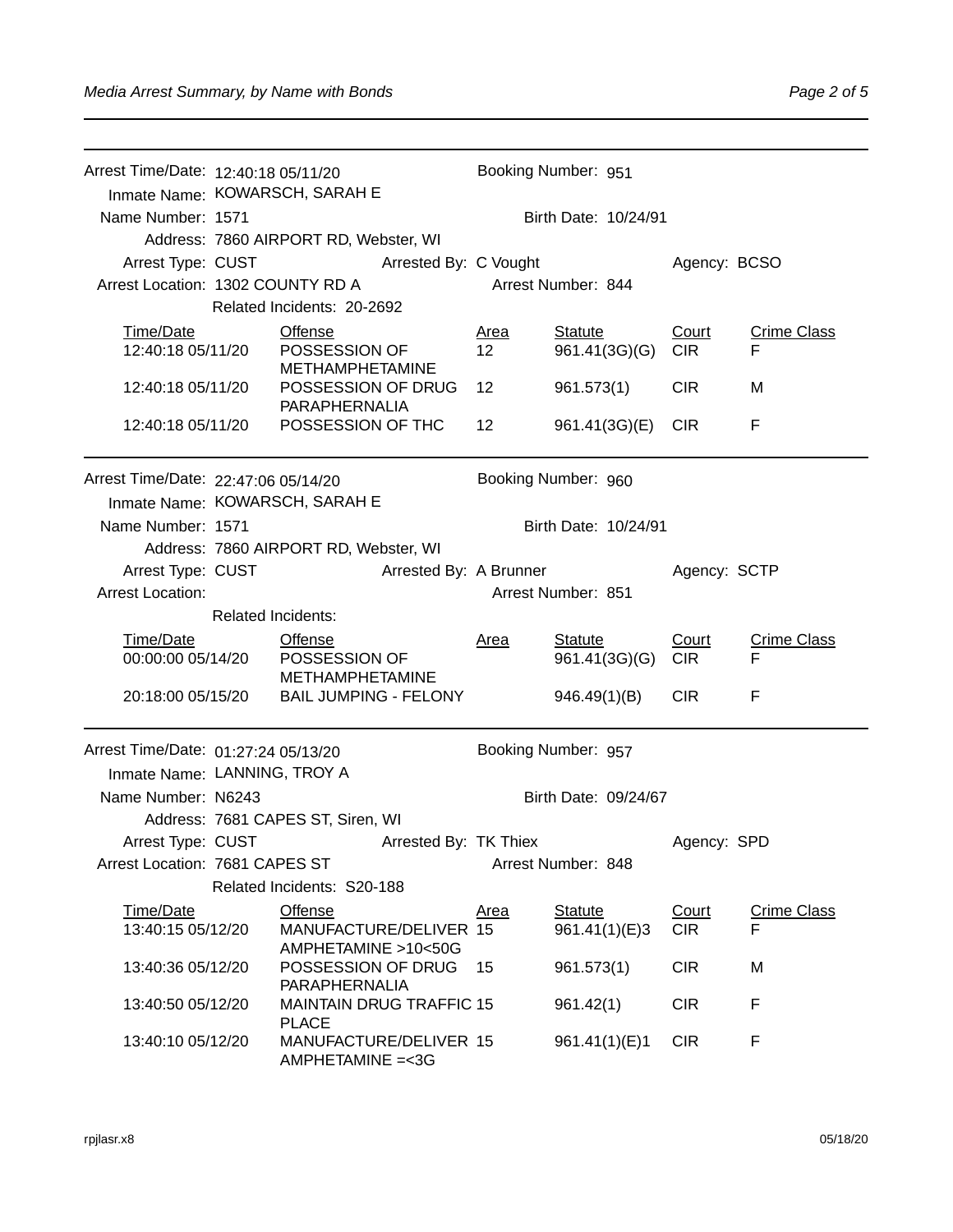| Time/Date<br>13:40:28 05/12/20                                           | Offense<br>MANUFACTURE/DELIVER 15<br>AMPHETAMINE > 3 < 10 G                      | Area                    | Statute<br>961.41(1)(E)2           | Court<br><b>CIR</b> | <b>Crime Class</b><br>F |
|--------------------------------------------------------------------------|----------------------------------------------------------------------------------|-------------------------|------------------------------------|---------------------|-------------------------|
| Arrest Time/Date: 20:30:44 05/12/20<br>Inmate Name: LINDMEIER, CHELSEA R |                                                                                  |                         | Booking Number: 955                |                     |                         |
| Name Number: N42314                                                      |                                                                                  |                         | Birth Date: 06/24/85               |                     |                         |
|                                                                          | Address: 4546 WILDERNESS WAY, Danbury, WI                                        |                         |                                    |                     |                         |
| Arrest Type: CUST                                                        | Arrested By: TK Thiex                                                            |                         |                                    | Agency: SPD         |                         |
| Arrest Location: 7681 CAPES ST                                           |                                                                                  |                         | Arrest Number: 846                 |                     |                         |
|                                                                          | Related Incidents: S20-188                                                       |                         |                                    |                     |                         |
| Time/Date<br>13:15:35 05/12/20                                           | Offense<br>POSSESSION W/INTENT<br>TO<br>MANFUACTURE/DELIVER<br>COCAINE > 5 < 15G | Area<br>15 <sub>2</sub> | Statute<br>961.41(1M)(CM) CIR<br>2 | Court               | <b>Crime Class</b><br>F |
| 13:15:17 05/12/20                                                        | POSSESSION OF<br><b>METHAMPHETAMINE</b>                                          | 15                      | 961.41(3G)(G) CIR                  |                     | F                       |
| 13:15:01 05/12/20                                                        | POSSESSION OF<br><b>METHAMPHETAMINE</b>                                          | 15                      | 961.41(3G)(G) CIR                  |                     | F                       |

|                                              | Arrest Time/Date: 21:35:34 05/13/20           |                                                       |  | Booking Number: 958 |                              |              |                         |  |  |
|----------------------------------------------|-----------------------------------------------|-------------------------------------------------------|--|---------------------|------------------------------|--------------|-------------------------|--|--|
| Inmate Name: LITZ, ALEXANDER L               |                                               |                                                       |  |                     |                              |              |                         |  |  |
| Name Number: N26902                          |                                               |                                                       |  |                     | Birth Date: 09/20/94         |              |                         |  |  |
|                                              |                                               | Address: 24081 RESERVATION RD, Siren, WI              |  |                     |                              |              |                         |  |  |
|                                              |                                               | Arrest Type: CUST Arrested By: Mangen B               |  |                     |                              |              | Agency: BCSO            |  |  |
| Arrest Location: STATE RD 35 77 & RIVERSMEET | <b>RD</b>                                     |                                                       |  | Arrest Number: 849  |                              |              |                         |  |  |
|                                              |                                               | Related Incidents: 20-2738                            |  |                     |                              |              |                         |  |  |
| Time/Date<br>21:35:34 05/13/20               |                                               | <b>Offense</b><br>POSSESSION OF DRUG<br>PARAPHERNALIA |  | Area<br>16          | <b>Statute</b><br>961.573(1) | <u>Court</u> | <b>Crime Class</b><br>U |  |  |
| 21:35:34 05/13/20                            |                                               | CONTEMPT OF COURT - 16<br><b>PUNITIVE SANCTION</b>    |  |                     | 785.03(1)(b)                 |              | M                       |  |  |
| 21:35:34 05/13/20                            |                                               | <b>BAIL JUMPING -</b><br><b>MISDEMEANOR</b>           |  | 16                  | 946.49(1)(A)                 |              | M                       |  |  |
| Arrest Time/Date: 11:27:47 05/17/20          |                                               | Inmate Name: MATRIOUS, CHEYENNE M                     |  |                     | Booking Number: 964          |              |                         |  |  |
|                                              | Name Number: N49361<br>Birth Date: 06/23/95   |                                                       |  |                     |                              |              |                         |  |  |
|                                              | Address: 31849 PANSY LANDING RD., Danbury, WI |                                                       |  |                     |                              |              |                         |  |  |

Arrest Type: CUST **Arrested By: M Sella** Agency: BCSO Arrest Location: LOON CREEK CIRC **Arrest Number: 855**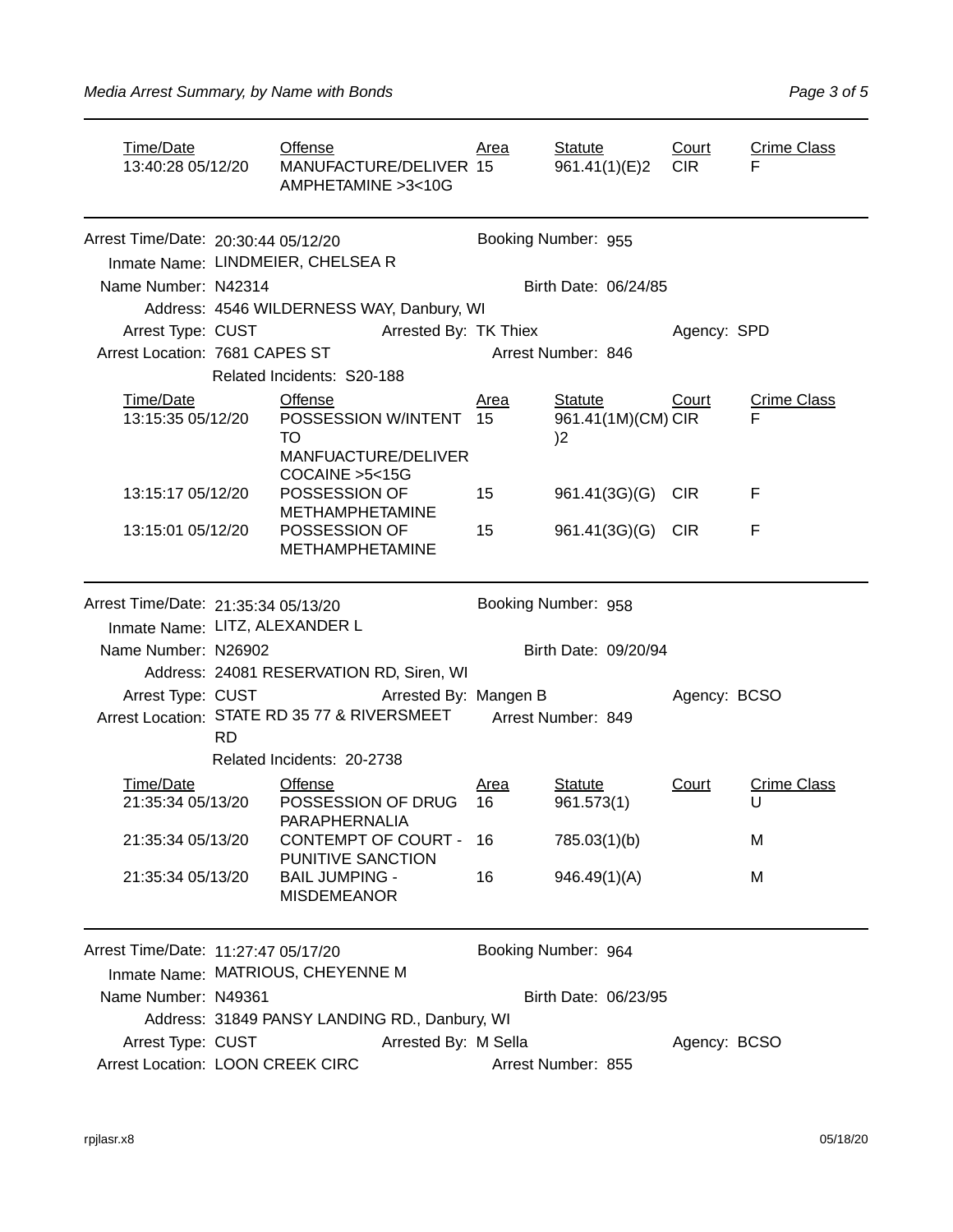|                                                     | <b>Related Incidents:</b>                                                 |                       |                         |                                           |              |                              |  |  |  |
|-----------------------------------------------------|---------------------------------------------------------------------------|-----------------------|-------------------------|-------------------------------------------|--------------|------------------------------|--|--|--|
| Time/Date<br>11:29:07 05/17/20<br>11:30:05 05/17/20 | <b>Offense</b><br>DISORDERLY CONDUCT<br>DOMESTIC ABUSE<br><b>ENHANCER</b> |                       | <u>Area</u><br>16<br>16 | <b>Statute</b><br>947.01(1)-DC<br>968.075 | Court        | <b>Crime Class</b><br>м<br>U |  |  |  |
| Arrest Time/Date: 12:27:05 05/12/20                 |                                                                           |                       |                         | Booking Number: 966                       |              |                              |  |  |  |
|                                                     | Inmate Name: MCKEE, GERARD L JR                                           |                       |                         |                                           |              |                              |  |  |  |
| Name Number: N21477                                 |                                                                           |                       |                         | Birth Date: 09/13/79                      |              |                              |  |  |  |
|                                                     | Address: 8458 COUNTY RD FF, Webster, WI                                   |                       |                         |                                           |              |                              |  |  |  |
| Arrest Type: CUST                                   |                                                                           | Arrested By: TK Thiex |                         |                                           | Agency: SPD  |                              |  |  |  |
| Arrest Location: 7681 CAPES ST                      |                                                                           |                       |                         | Arrest Number: 857                        |              |                              |  |  |  |
|                                                     | Related Incidents: S20-188                                                |                       |                         |                                           |              |                              |  |  |  |
| Time/Date                                           | <b>Offense</b>                                                            |                       | Area                    | <b>Statute</b>                            | Court        | <b>Crime Class</b>           |  |  |  |
| 12:27:05 05/12/20                                   | MANUFACTURE/DELIVER 53<br>AMPHETAMINE >10<50G                             |                       |                         | 961.41(1)(E)3                             |              | F                            |  |  |  |
| 12:27:05 05/12/20                                   | POSSESSION OF DRUG<br>PARAPHERNALIA                                       |                       | 53                      | 961.573(1)                                |              | U                            |  |  |  |
| 12:27:05 05/12/20                                   | <b>MAINTAIN DRUG TRAFFIC 53</b><br><b>PLACE</b>                           |                       |                         | 961.42(1)                                 |              | F                            |  |  |  |
| 12:27:05 05/12/20                                   | POSSESSION OF<br><b>METHAMPHETAMINE</b>                                   |                       | 53                      | 961.41(3G)(G)                             |              | F                            |  |  |  |
| 12:27:05 05/12/20                                   | POSSESSION W/INTENT 53<br>TO<br>MANFUACTURE/DELIVER<br>COCAINE > 5 < 15 G |                       |                         | 961.41(1M)(CM)<br>2                       |              | F                            |  |  |  |
| 12:27:05 05/12/20                                   | <b>CARRY CONCEALED</b><br><b>WEAPON</b>                                   |                       | 53                      | 941.23                                    |              | M                            |  |  |  |
| Arrest Time/Date: 19:32:08 05/12/20                 |                                                                           |                       |                         | Booking Number: 954                       |              |                              |  |  |  |
|                                                     | Inmate Name: MCKEE, GERARD L JR                                           |                       |                         |                                           |              |                              |  |  |  |
| Name Number: N21477                                 |                                                                           |                       |                         | Birth Date: 09/13/79                      |              |                              |  |  |  |
|                                                     | Address: 8458 COUNTY RD FF, Webster, WI                                   |                       |                         |                                           |              |                              |  |  |  |
| Arrest Type: CUST                                   |                                                                           | Arrested By: 455      |                         |                                           | Agency: SPD  |                              |  |  |  |
| Arrest Location: 7681 CAPE ST                       | <b>Related Incidents:</b>                                                 |                       |                         | Arrest Number: 845                        |              |                              |  |  |  |
| Arrest Time/Date: 20:17:42 05/14/20                 |                                                                           |                       |                         | Booking Number: 959                       |              |                              |  |  |  |
| Inmate Name: SALMON, WINDY D                        |                                                                           |                       |                         |                                           |              |                              |  |  |  |
| Name Number: N11808                                 |                                                                           |                       |                         | Birth Date: 10/22/60                      |              |                              |  |  |  |
|                                                     | Address: 7195 MIDTOWN RD, Siren, WI                                       |                       |                         |                                           |              |                              |  |  |  |
| Arrest Type: CUST                                   |                                                                           | Arrested By: C Krupa  |                         |                                           | Agency: BCSO |                              |  |  |  |
| Arrest Location: ROUNDABOUT                         |                                                                           |                       |                         | Arrest Number: 850                        |              |                              |  |  |  |
|                                                     | Related Incidents: 20-2757                                                |                       |                         |                                           |              |                              |  |  |  |